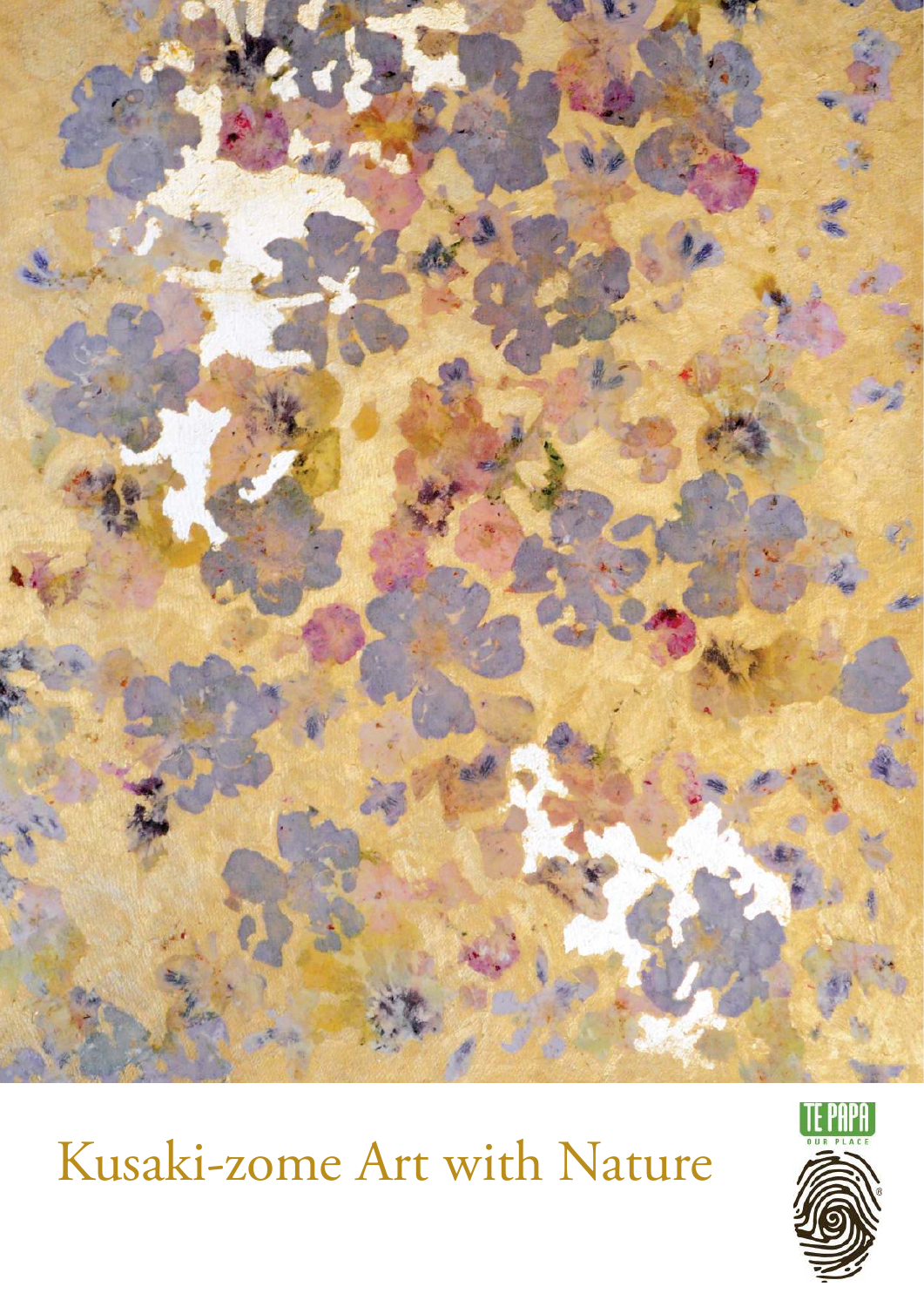

# Kusaki-zome Art with Nature

## Contents

| <b>Art Work Development</b>            | Page 3 |
|----------------------------------------|--------|
| <b>Benefits of Working With Nature</b> | Page 4 |
| <b>Education Outreach</b>              | Page 5 |
| Objectives // Outcomes // Values       | Page 6 |
| <b>Project Aims</b>                    |        |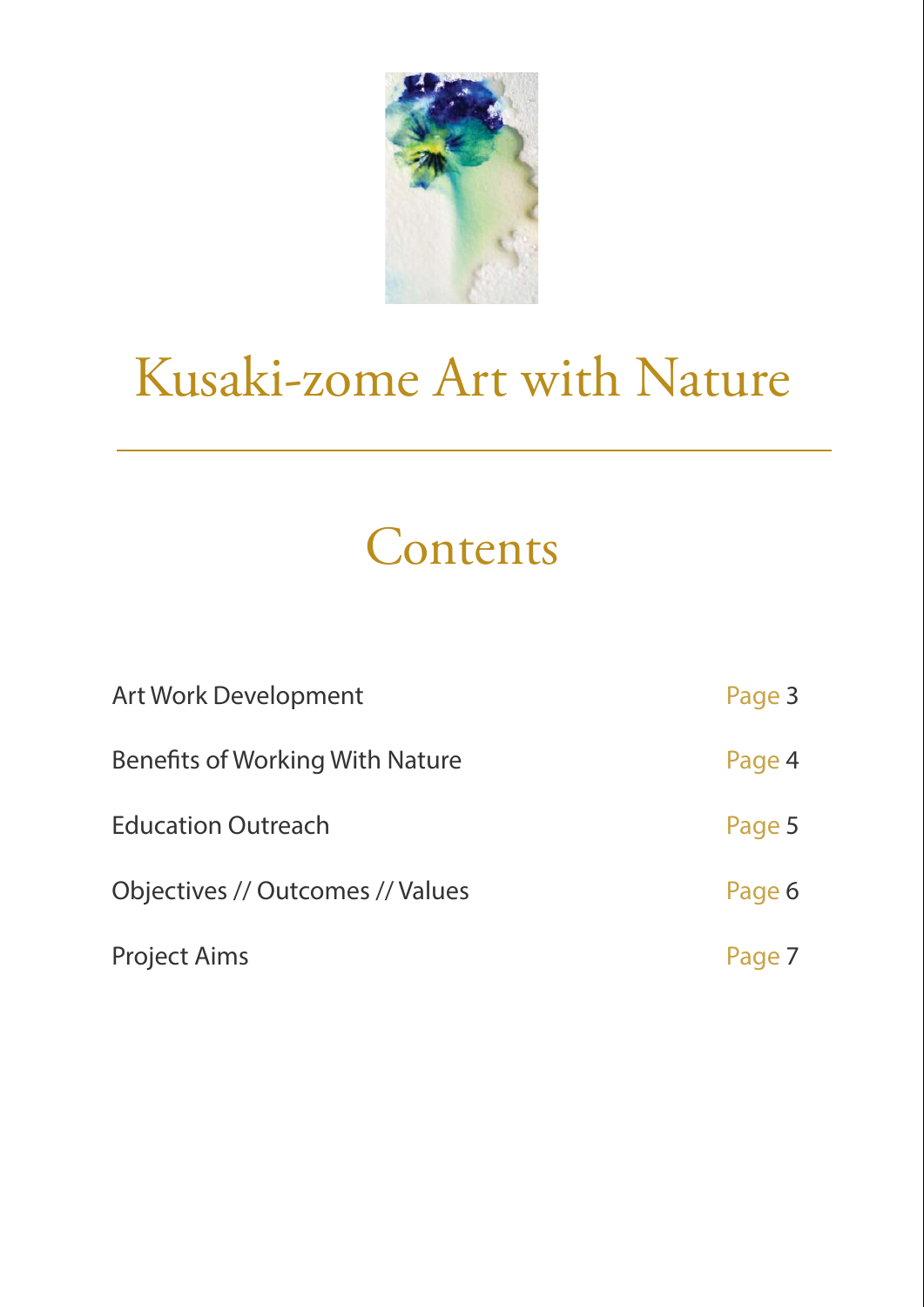Kusaki-Zome which means "an art piece amalgamating with some of the diverse blessings of nature. The natural dyes are made from whatever is growing seasonally in the garden and then the live flowers are pressed on to the papers. In an attempt to capture permanency out of the impermanence of each season. Distilled with natural dyes of indigo, coprosma, marigold, tanekaha, blackberry, raurekau, eucalyptus, cochineal, rosemary and rose, to extracting the full colour spectrum. In an experiment with hapa-zome a ancient Japenese technique that transfers the natural pigment of flowers, taught to me by natural dye sensai Deb Donnelly.

### Art Work Development

Driven by sustainability and the desire to bring much needed awareness to the natural beauty around us. This technique has been derived from the natural world solely. When children experiment with these 'materials' they dabble in science. Most importantly allowing them to feel good while they are creating as art helps boost self-confidence. Which leads to inventing new ways of thinking, which extends well beyond the craft room.



This process aims to explore process. Working through different steps with no fixed outcomes towards the right and wrongs of art making. This tactile immersive process enables connections and respect with nature and the ability for a experimental visual art experience to help children develop skills such as critical thinking, self-expression, problem-solving, communication and collaboration with the world around them.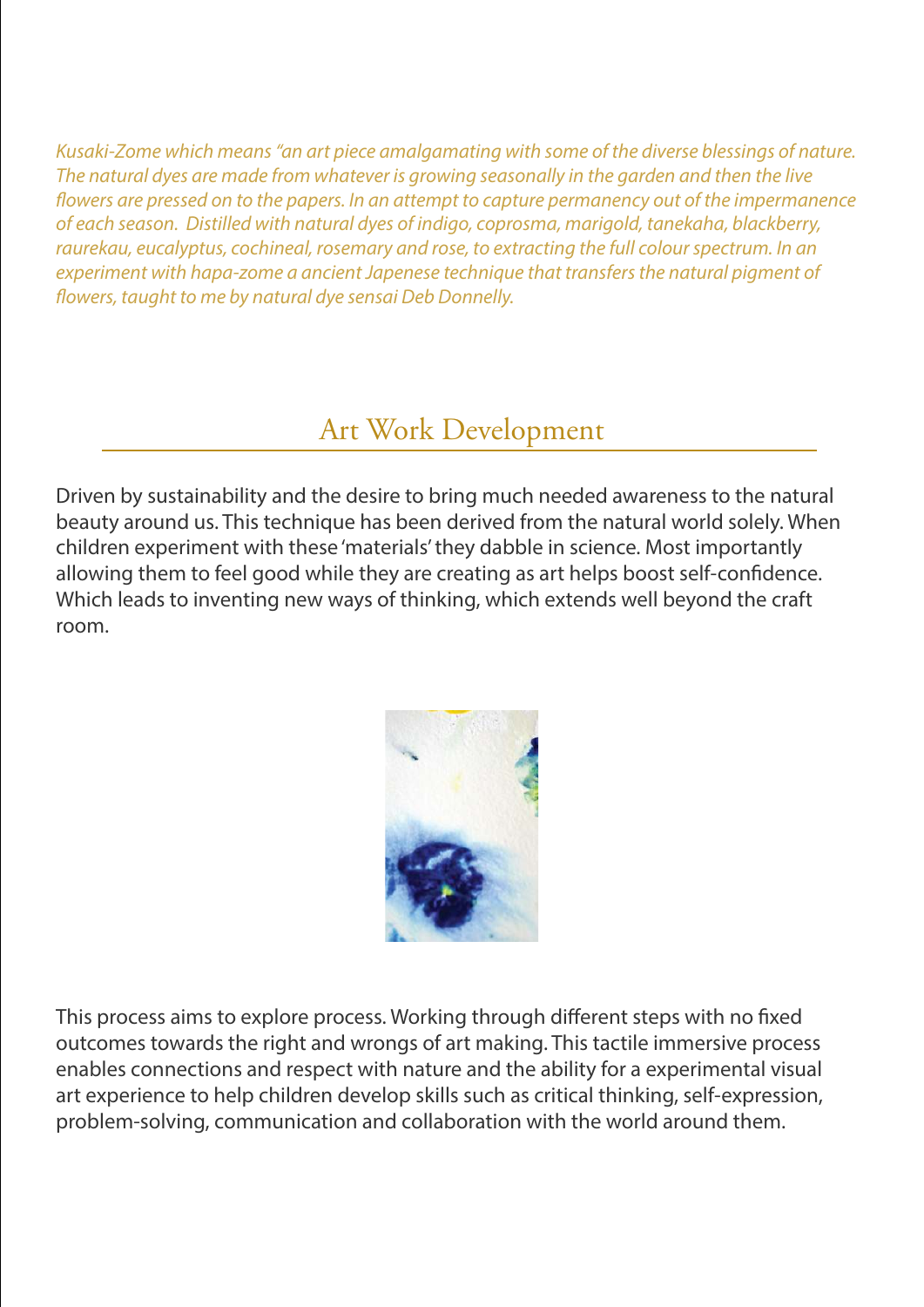

### Benefits of Working With Nature

Natural resources encourage children to observe closely and use all their senses. Providing an interesting and ever-changing environment for children to explore is an ideal way to develop their curiosity, provide opportunities for them to ask questions, and to talk about things they have discovered. Building up a collection of natural resources can begin with a selection of resources found in your immediate environment. Natural resources are gifts from Papa-tū-ā-nuku (Mother Earth) and are fundamental learning experiences that bring attention to the role that nature plays in our lives and the impact we have on nature.

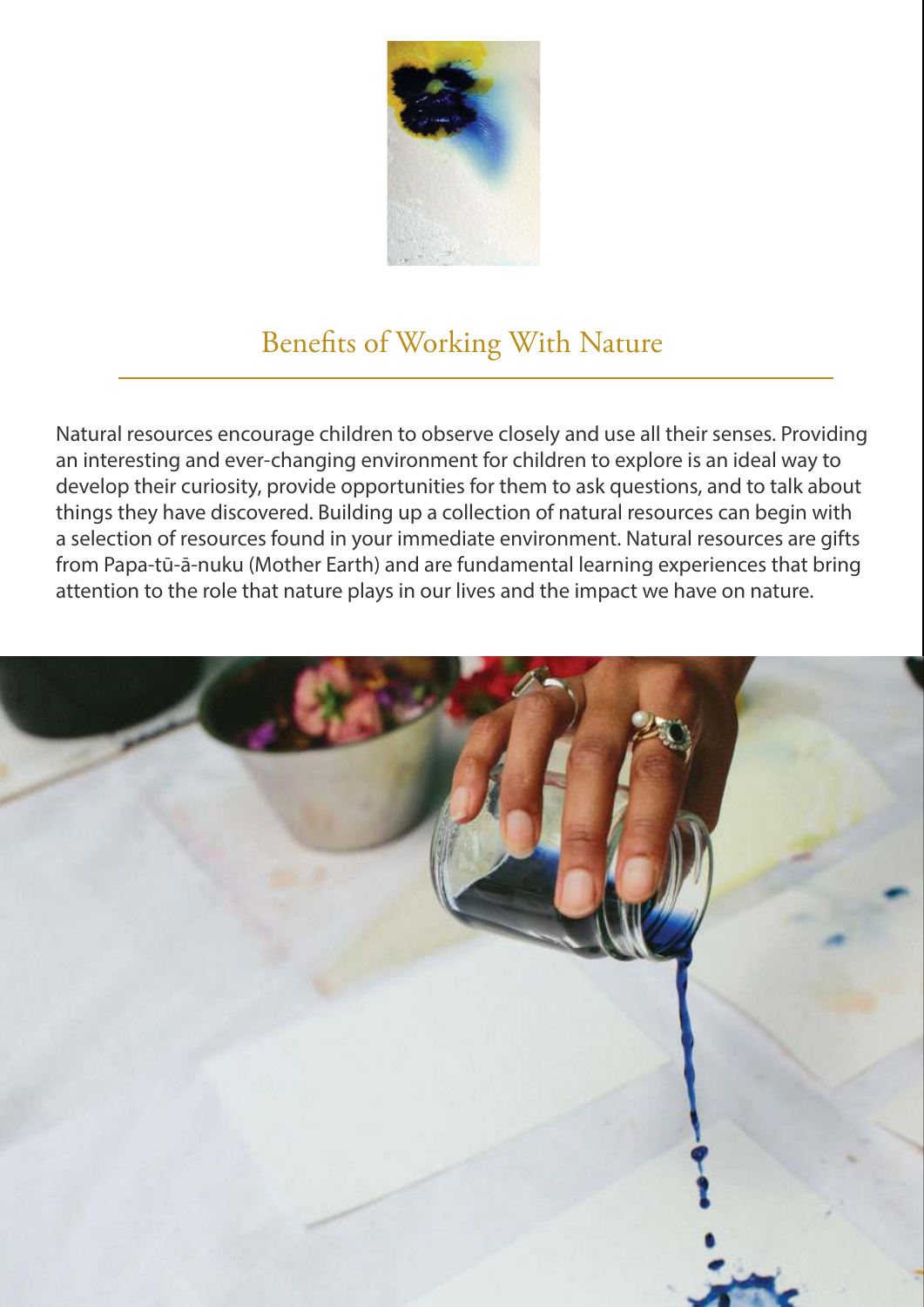

### Education Outreach

The history of the process dates back to fabrics dyed with plant juices extracted from flowers, leaves, stems and roots. The dyeing method of kusaki-zome was practiced in Japan until around 1925. The people of Japan have long revered the four seasons out of a deep affection for nature. It has long been a custom to celebrate the plants and flowers that are unique to each season. "Kusaki-zome", which literally translates to "plant dyeing", draws its colors from the plants, flowers, and fruit that represent the very essence of Japan.

Many colours can be produced that are completely distinct from the original plant color. The appeal of Kusaki-zome comes from the interaction with nature that is inherent to this technique, and from the wonderful tapestry of color taken from nature itself.

Students will need to collect specimens. You can have the children bring in leaves, flowers, and plants or you can collect them on a 'field trip'. Be sure to discuss guidelines for sampling with your children so they aren't disrupting gardens or other "off-limits" sources.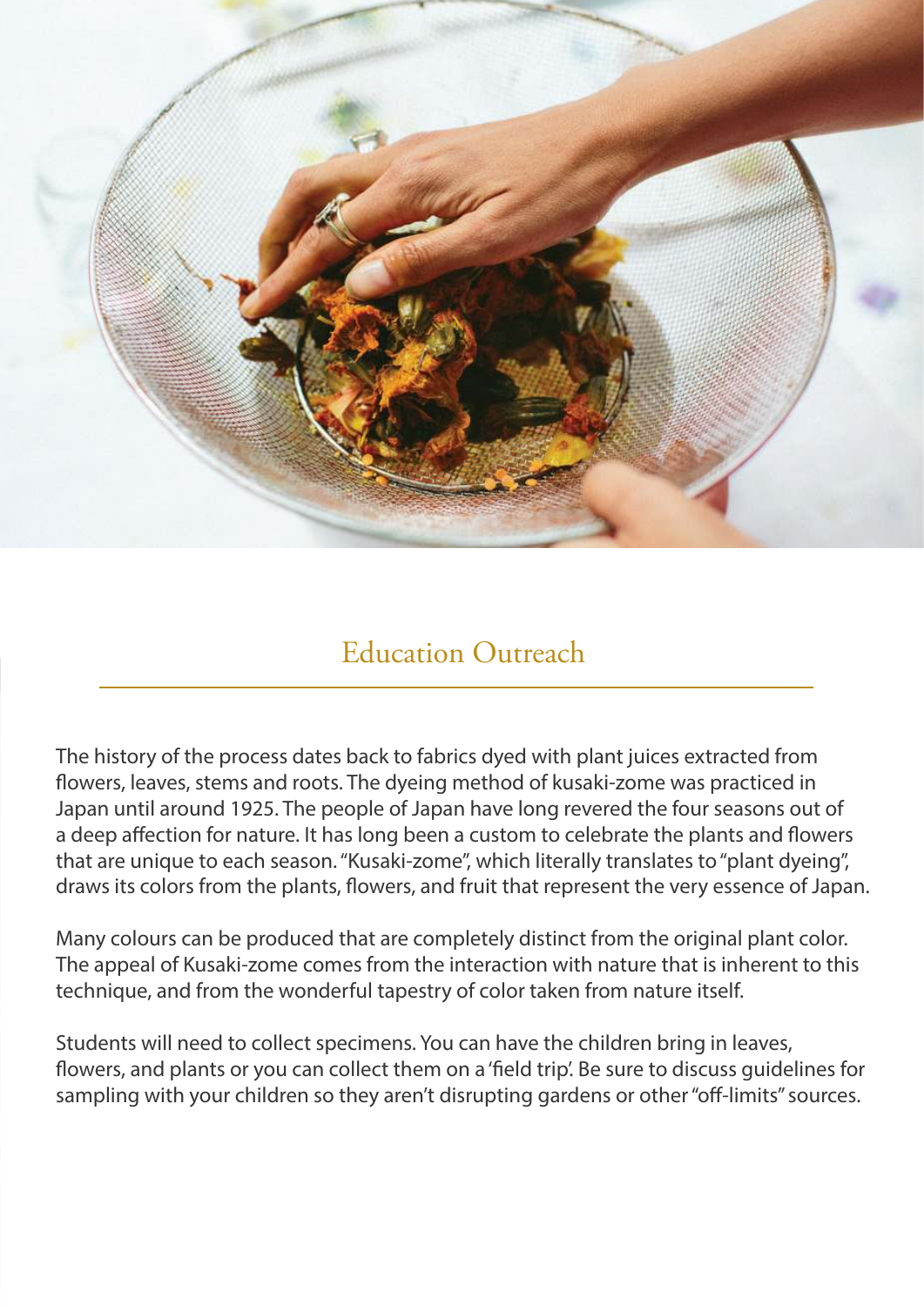

## Objectives & Outcomes for Kusaki-zome

- Develop an appreciation and understanding of the natural world
- Develop a sense of curiosity
- Move from passive observation to active participation
- Position themselves, imaginatively and actually within the continuum of nature and culture particular to that place
- Foster intuited, sensual, experimental knowledge
- Instill a notion of environmentalism
- Encourage the idea of caring for and nurturing living things.

## Values of Kusaki-zome

- Develop working theories for making sense of the natural and physical world.
- Learn about the features of their natural environment, and develop a sense of respect and responsibility for natural resources.
- learn about the important qualities of their environment that are significant to their family and wider community.
- Foster an ecological identity in children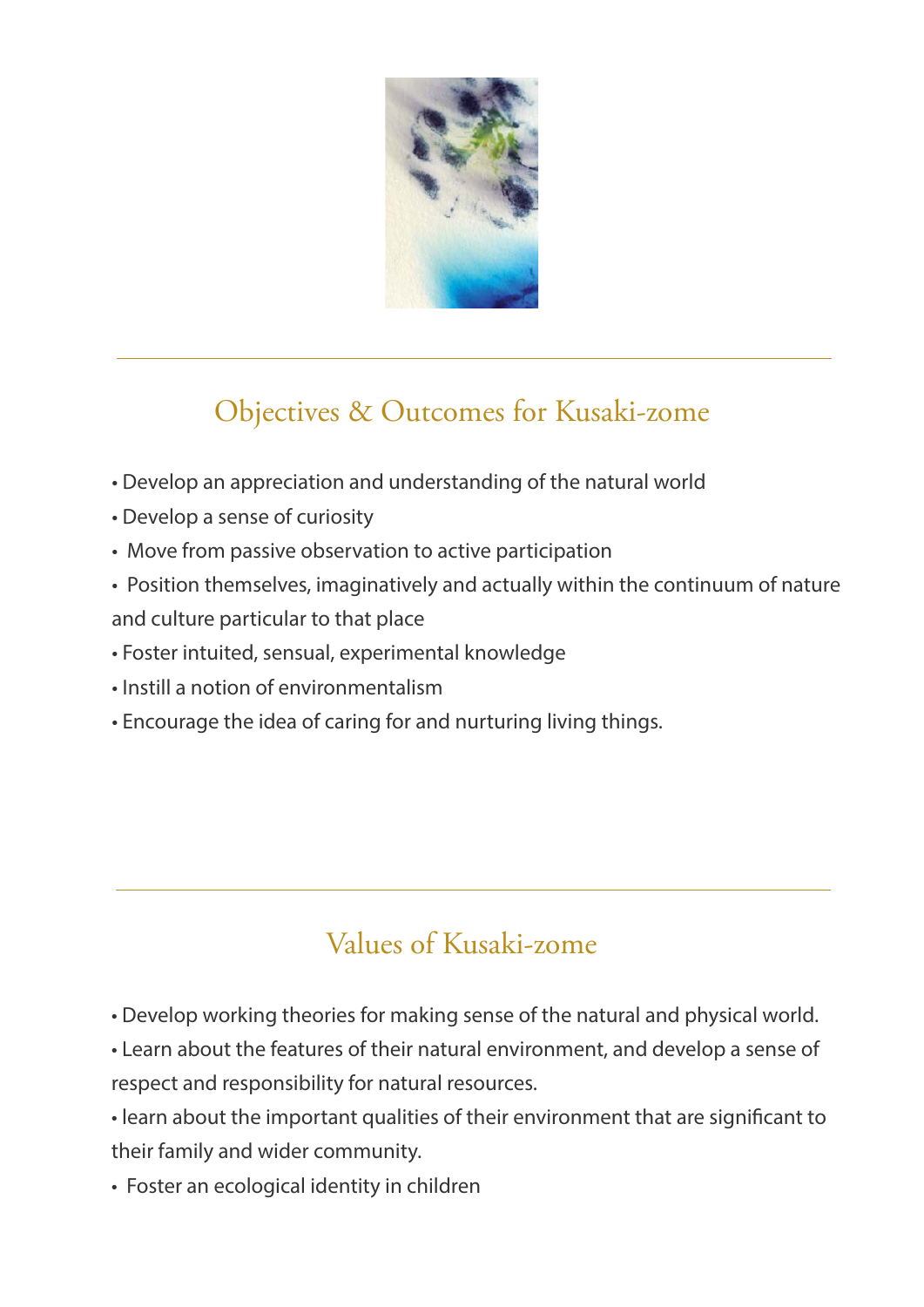### Aims for Kusaki-zome

 • Hands-on experiences with natural materials offer children opportunities to develop theories about how things work in the living, physical and material worlds.

- Share in the collection of materials for play
- Develop a desire to experiment
- Develop skills for observation, discussion and appreciation
- Connect Art, Science and the natural world
- Learn about the field of botany and sampling practices
- Develop environmental design, action research, education and dissemination of information.
- •Enhance their health and well-being, and to develop responsible long-term relationships with nature
- Promote natural environments as providers of both an enjoyable places and objects for play and learning

## For more information and costings contact tiffany@tiffanysingh.com

all materials subject to reative Commons Attribution-NoDerivatives 4.0 International Public License By exercising the Licensed Rights (defined below), You accept and agree to be bound by the terms and conditions of this Creative Commons Attribution-NoDerivatives 4.0 International Public License ("Public License"). To the extent this Public License may be interpreted as a contract, You are granted the Licensed Rights in consideration of Your acceptance of these terms and conditions, and the Licensor grants You such rights in consideration of benefits the Licensor receives from making the Licensed Material available under these terms and conditions.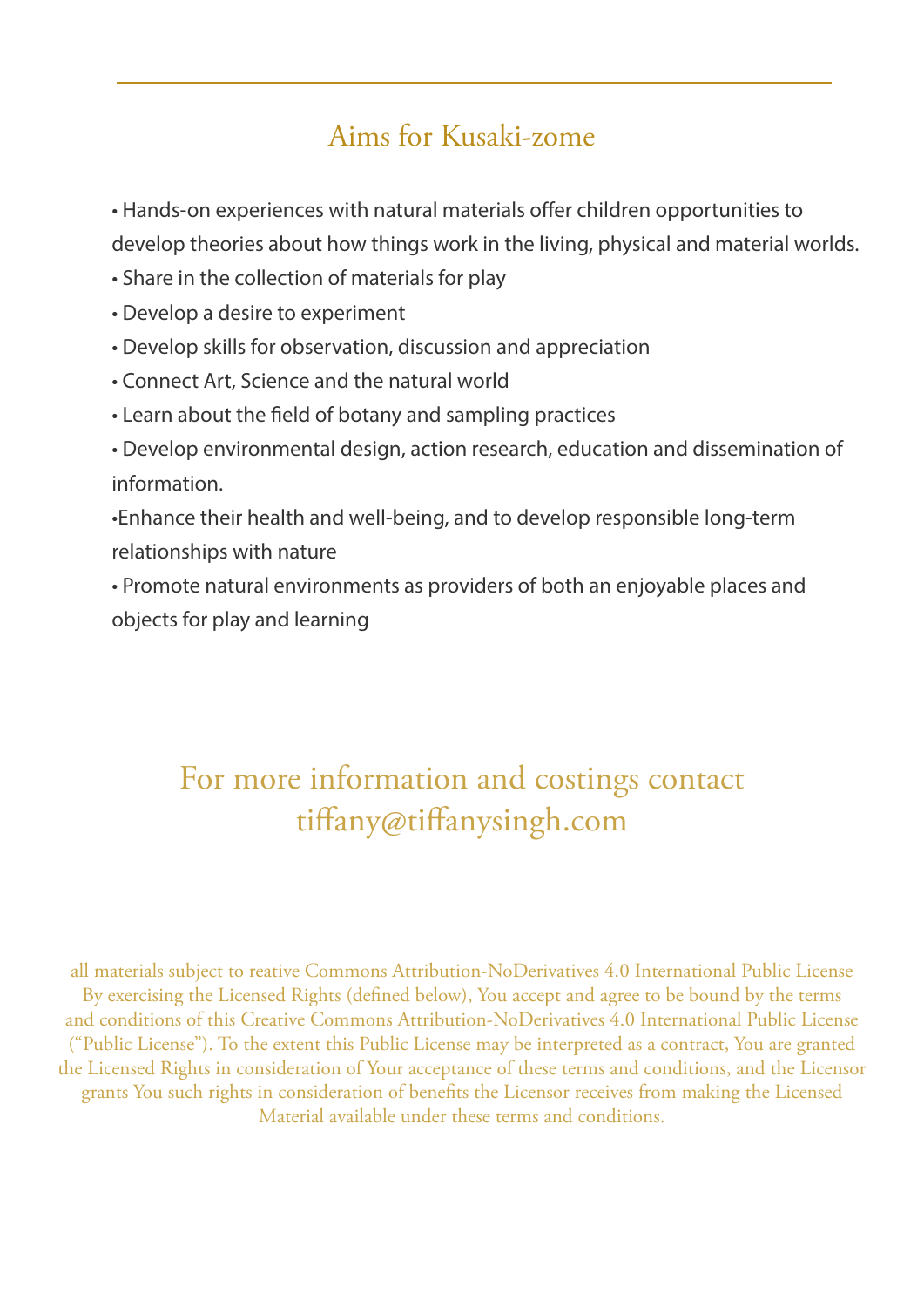## My art collection #9

#### *Kusaki-zome – art with nature* **by Tiffany Singh**

Tiffany says that to make your own flower artwork, you will need some freshly picked flowers, an old saucepan, a sieve, jars or containers, a pad of watercolour paper and a hammer.



1. Pick some brightly coloured flowers from your garden.



2. Boil the flowers, keeping similar colours together, in a saucepan of water until you see colour in the water.



3. Sieve the contents of the saucepan over jars or containers to collect the coloured water. Once cooled, splash or brush the coloured water onto your watercolour paper, then wait until dry.



4. Place fresh flowers face down on your dyed paper, cover with a sheet of clean paper and gently hit with a hammer to leave colourful flower impressions.